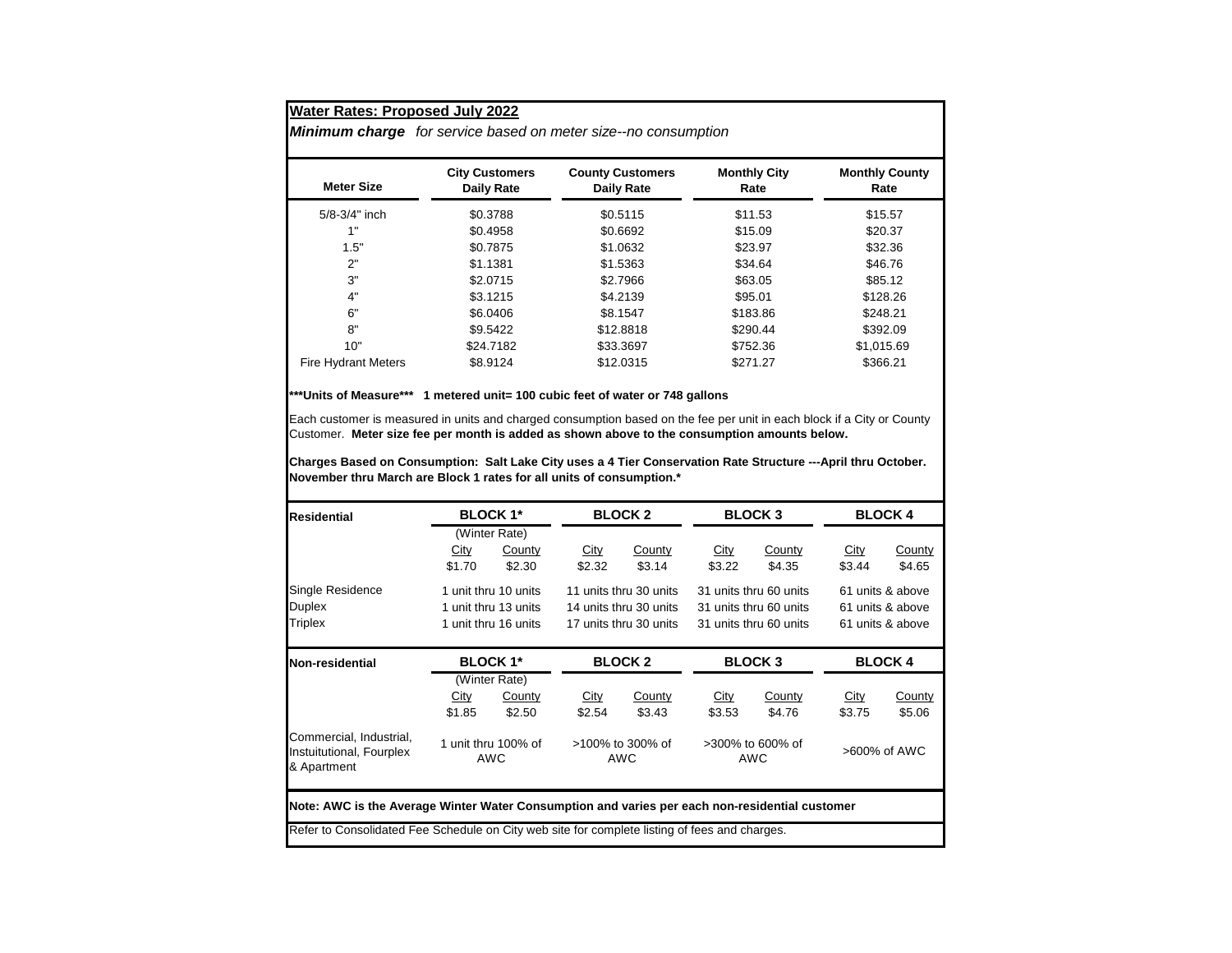## Sewer Rates

|                                |                                                                                   |     |                               |                 | Sewer bills are based on Winter Water Usage and charged per unit of Average Winter    |  |
|--------------------------------|-----------------------------------------------------------------------------------|-----|-------------------------------|-----------------|---------------------------------------------------------------------------------------|--|
| Consumption                    |                                                                                   |     |                               |                 |                                                                                       |  |
|                                |                                                                                   |     |                               |                 |                                                                                       |  |
|                                |                                                                                   |     |                               |                 | All Residents will be classified as Class 1 and the total monthly sewer rate will be  |  |
| \$5.90 per unit.               |                                                                                   |     |                               |                 |                                                                                       |  |
|                                | Flow rate for all classes is \$3.67 per unit of Average Winter Consumption        |     |                               |                 |                                                                                       |  |
| Class                          | <b>BOD and TSS (mg/l)</b>                                                         |     | <b>BOD</b>                    | TSS             | <b>Total per Unit of AWC</b>                                                          |  |
|                                | <300                                                                              |     |                               | $$1.29$ \$ 0.94 | $$3.67 + $1.29 + $0.94 = $5.90$                                                       |  |
|                                | Minimum residential charge for sewer is \$10.26 if total units used is 2 or less. |     |                               |                 |                                                                                       |  |
|                                |                                                                                   |     |                               |                 |                                                                                       |  |
|                                |                                                                                   |     |                               |                 | <b>Commercial</b> customers with waste strengths higher than Class 1 may have BOD and |  |
|                                | TSS in Class 2, thus the total rate is $$3.67 + $4.96 + $1.89 = $10.52$ .         |     |                               |                 | TSS rates that are in different classes. Example AAA Inc has a BOD in Class 4 and     |  |
|                                | Flow rate for all classes is \$3.67 per unit of Average Winter Consumption        |     |                               | TSS             |                                                                                       |  |
| <b>Class</b><br>$\overline{2}$ | <b>BOD and TSS (mg/l)</b><br>$300 - 600$                                          |     | <b>BOD</b><br>$$2.10$ \$ 1.89 |                 |                                                                                       |  |
| 3                              | 601 - 900                                                                         |     | $$3.46$ $$3.22$               |                 |                                                                                       |  |
| 4                              | 901 - 1200                                                                        |     | $$4.96$$ \$4.38               |                 |                                                                                       |  |
| 5                              | 1201 - 1500                                                                       |     | $$6.21$ \$ 5.70               |                 |                                                                                       |  |
| 6                              | 1501 - 1800                                                                       | \$. | 7.66                          | \$<br>6.90      |                                                                                       |  |
| $\overline{7}$                 | >1800                                                                             |     |                               |                 | Class 7 is charged on actual discharge of                                             |  |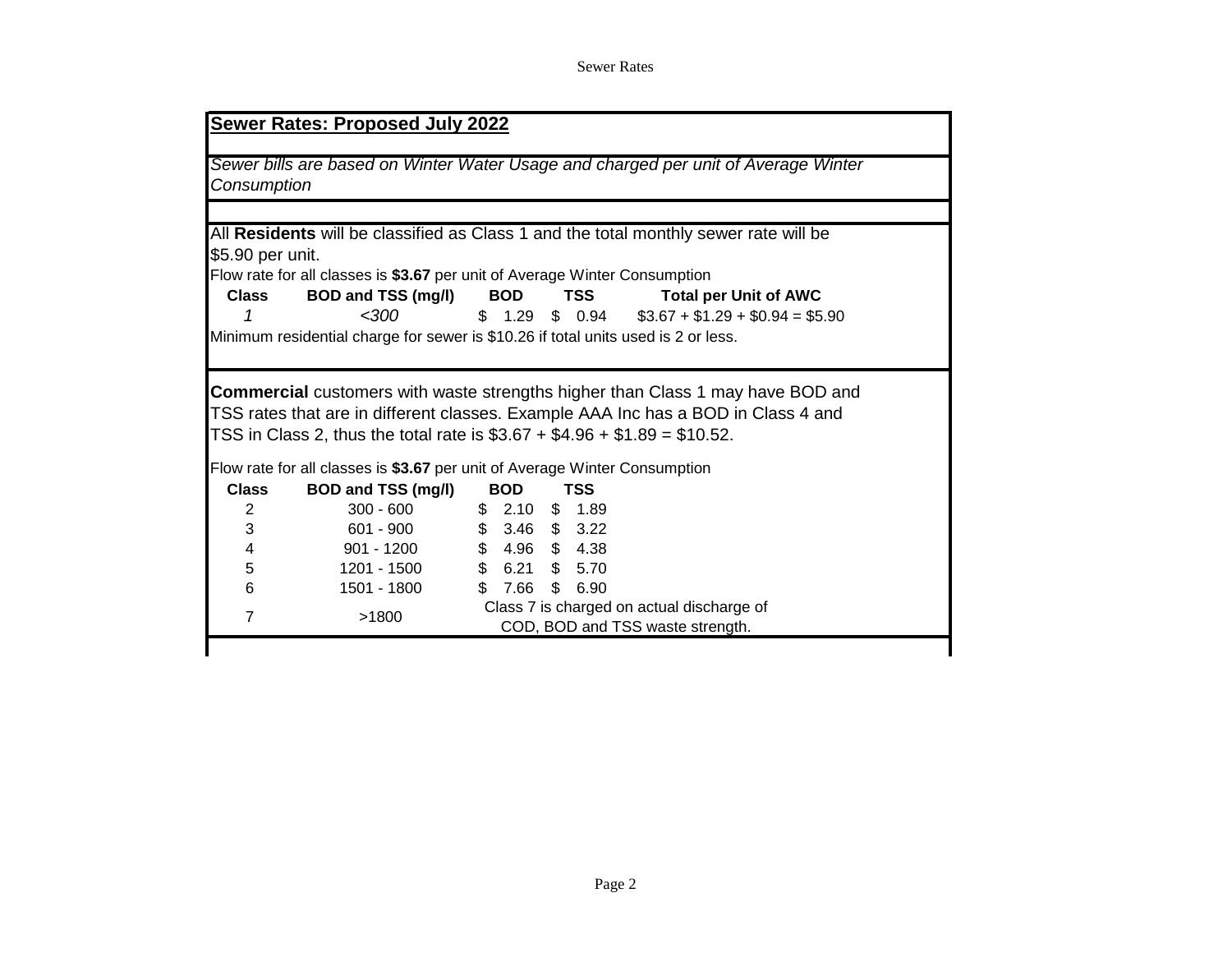Stormwater Rates

| <b>Storm Water Charges: Proposed July 2022</b>                                               |         |                                |  |  |  |  |
|----------------------------------------------------------------------------------------------|---------|--------------------------------|--|--|--|--|
|                                                                                              |         |                                |  |  |  |  |
| <b>Monthly Charges</b>                                                                       |         |                                |  |  |  |  |
| Residential, duplex up to 1/4                                                                | \$6.88  |                                |  |  |  |  |
| Residential, duplex > 1/4 acre                                                               | \$9.61  |                                |  |  |  |  |
| Triplex & Fourplex Residential                                                               | \$13.75 |                                |  |  |  |  |
| Other developed parcels                                                                      |         | \$6.88 per 1/4 acre rounded up |  |  |  |  |
| <b>Exceptions applied to impervious areas by special calculation</b>                         |         |                                |  |  |  |  |
| Refer to Consolidated Fee Schedule on City web site for complete listing of fees and charges |         |                                |  |  |  |  |